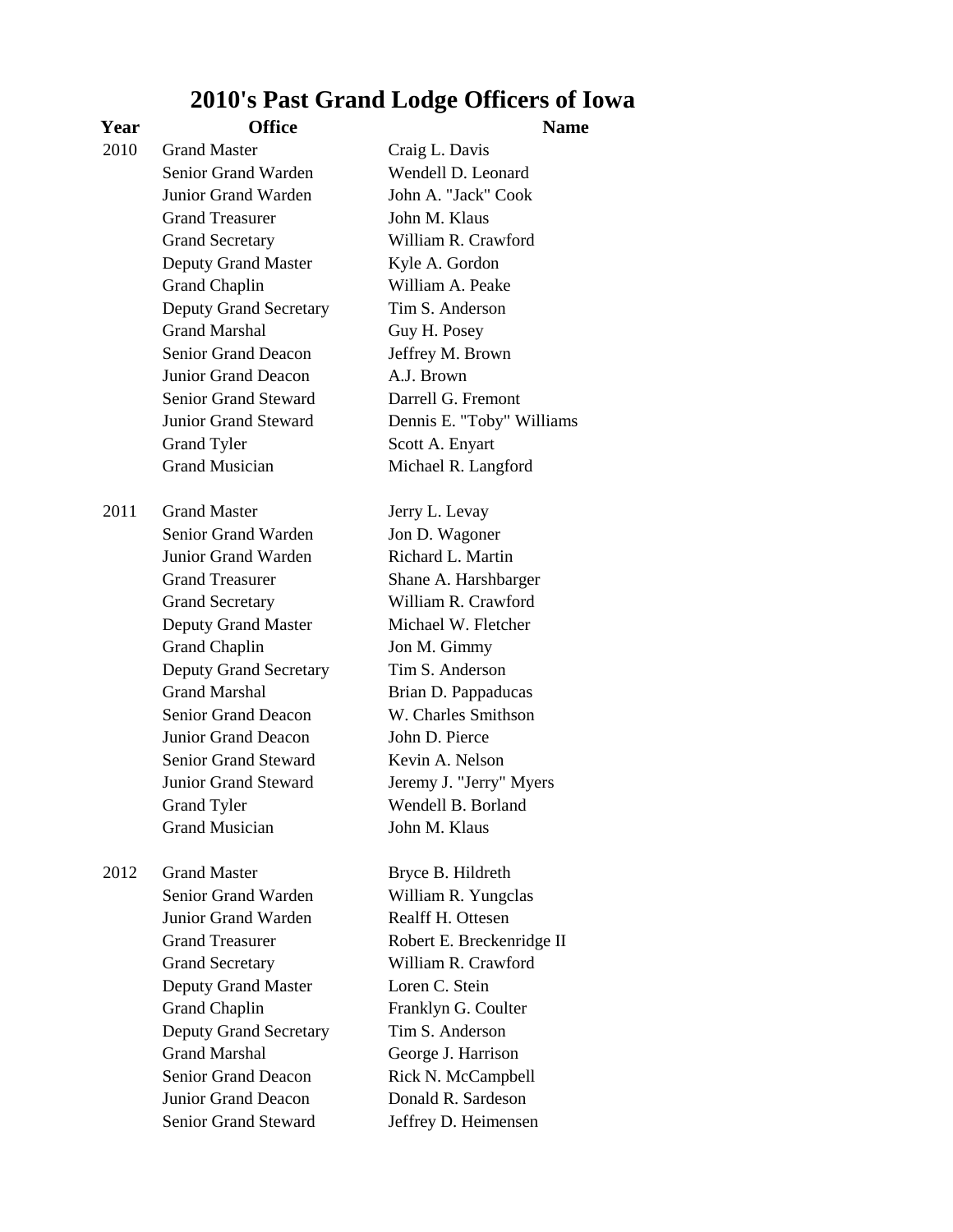Junior Grand Steward Tom C. Bowersox Grand Tyler **Jerry F. Monroe** Grand Musician Michael R. Langford 2013 Grand Master Eric A. Rozeboom Senior Grand Warden Loren J. Pierce Junior Grand Warden Dennis R. Soebbing Grand Treasurer Carl N. Horne Grand Secretary William R. Crawford / Craig L. Davis, P.G.M. Deputy Grand Master Michael B. Aves Sr Grand Chaplin Dennis R. Heflin Deputy Grand Secretary Tim S. Anderson Grand Marshal **John B. Priestley** Senior Grand Deacon Neil R. Paulson Junior Grand Deacon Richard L. Humphrey Senior Grand Steward Brian P. Carroll Junior Grand Steward Daniel L. Beyer Grand Tyler Richard E. Maynard Grand Musician John M. Klaus 2014 Grand Master Charles D. Yates Senior Grand Warden Dennis E. "Toby" Williams Junior Grand Warden David K. Aves Grand Treasurer Lane H. Shaver Grand Secretary Craig L. Davis, P.G.M. Deputy Grand Master **A. Lyle Miller** Grand Chaplin Jeffrey D. Heimensen / Richard L. Bowersox Deputy Grand Secretary Tim S. Anderson Grand Marshal David M. Dryer Senior Grand Deacon Mark A. Cline Junior Grand Deacon Fred L. Erickson Senior Grand Steward Denis G. Stubbs Junior Grand Steward Sheldon J. Menin Grand Tyler Andrae C. Delaney Grand Musician John M. Klaus 2015 Grand Master **Arthur G. Crandon** Senior Grand Warden A. J. Brown Junior Grand Warden Theodore C. Wiley Grand Treasurer William K. Paisley Grand Secretary Craig L. Davis, P.G.M. Deputy Grand Master Darrell G. Fremont Grand Chaplin Russell D. Altes Deputy Grand Secretary Tim S. Anderson Grand Marshal Harvey N. Woody Senior Grand Deacon Michael C. Ryan Junior Grand Deacon John D. Lloyd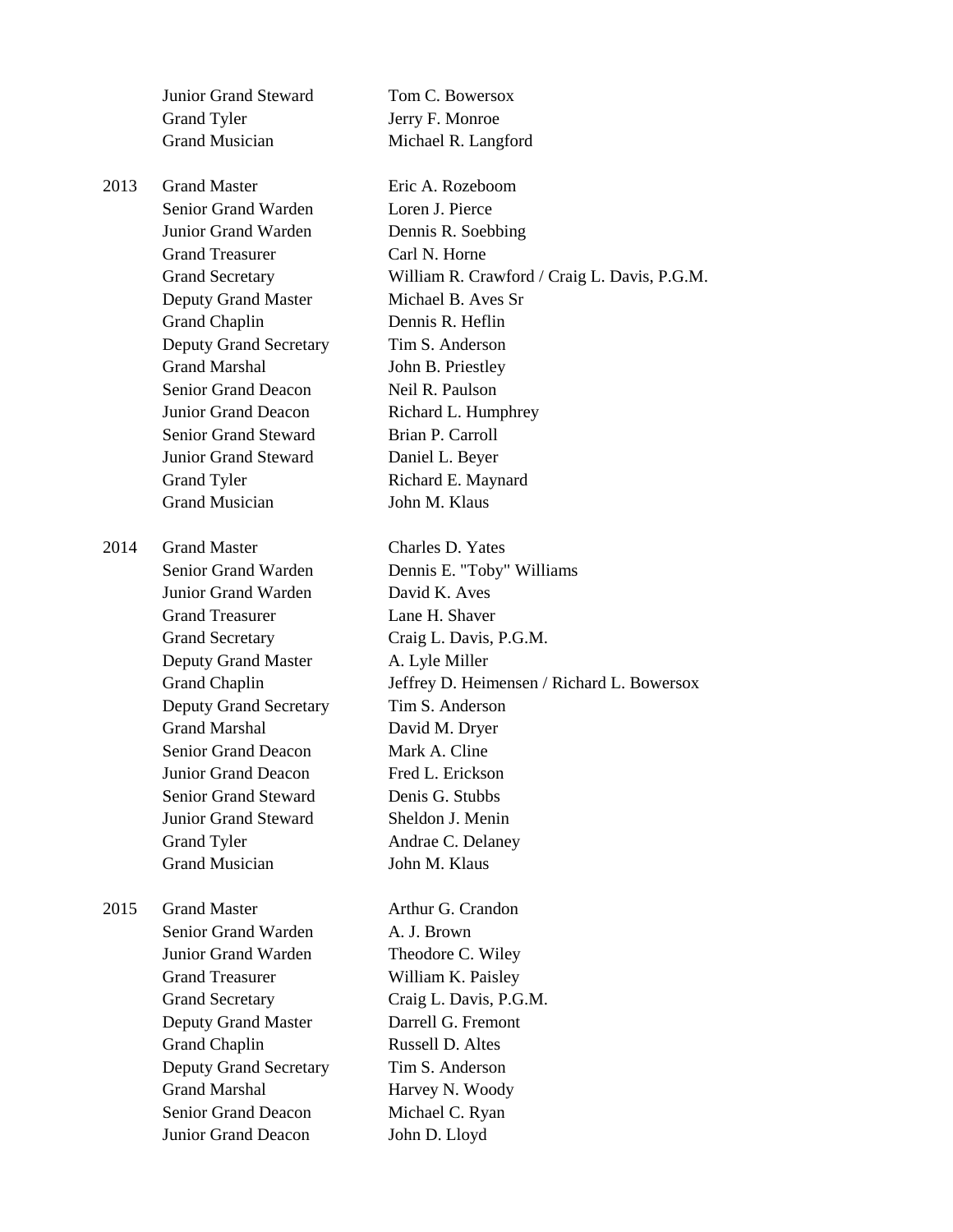|      | Senior Grand Steward          | Kenneth G. Tendal                 |
|------|-------------------------------|-----------------------------------|
|      | <b>Junior Grand Steward</b>   | Sean I. Morgan                    |
|      | <b>Grand Tyler</b>            | Keith R. Voss                     |
|      | <b>Grand Musician</b>         | Jeremy W. Owens                   |
| 2016 | <b>Grand Master</b>           | Kenneth A. Hurmence               |
|      | Senior Grand Warden           | William W. Post                   |
|      | Junior Grand Warden           | Rick N. McCampbell                |
|      | <b>Grand Treasurer</b>        | George S. Eichhorn                |
|      | <b>Grand Secretary</b>        | Craig L. Davis, P.G.M.            |
|      | Deputy Grand Master           | John A. "Jack" Cook               |
|      | <b>Grand Chaplin</b>          | Eric J. Sommermeyer               |
|      | <b>Deputy Grand Secretary</b> | Tim S. Anderson                   |
|      | <b>Grand Marshal</b>          | Jamie D. Johnson                  |
|      | <b>Senior Grand Deacon</b>    | Robert W. White                   |
|      | Junior Grand Deacon           | Richard J. Hofmeyer               |
|      | <b>Senior Grand Steward</b>   | Marvin D. Kendall                 |
|      | <b>Junior Grand Steward</b>   | William R. Dayton                 |
|      | <b>Grand Tyler</b>            | Monte L. Harris                   |
|      | <b>Grand Musician</b>         | Jeremy W. Owens                   |
| 2017 | <b>Grand Master</b>           | Dennis E. "Toby" Williams         |
|      | Senior Grand Warden           | Tim S. Anderson                   |
|      | Junior Grand Warden           | Dennis R. Heflin                  |
|      | <b>Grand Treasurer</b>        | Guy H. Posey                      |
|      | <b>Grand Secretary</b>        | Craig L. Davis, P.G.M.            |
|      | Deputy Grand Master           | Kevin A. Nelson                   |
|      | <b>Grand Chaplin</b>          | Wayne A. Wunshel                  |
|      | <b>Deputy Grand Secretary</b> | Darrell G. Fremont                |
|      | <b>Grand Marshal</b>          | Brian L. Ahrens                   |
|      | Senior Grand Deacon           | Charles A. Rodrigues              |
|      | Junior Grand Deacon           | Roy L. Schulze / Fred L. Erickson |
|      | Senior Grand Steward          | Hollie F. Smith                   |
|      | <b>Junior Grand Steward</b>   | Michael E. Root                   |
|      | Grand Tyler                   | Drew Mathias                      |
|      | <b>Grand Musician</b>         | Luke B. Snyder / John M. Klaus    |
| 2018 | <b>Grand Master</b>           | Terry E. Osborne                  |
|      | Senior Grand Warden           | Neil R. Paulson                   |
|      | Junior Grand Warden           | Thomas P. Francis                 |
|      | <b>Grand Treasurer</b>        | Matthew A. Buckley                |
|      | <b>Grand Secretary</b>        | Craig L. Davis, P.G.M.            |
|      | Deputy Grand Master           | William W. (Bill) Post            |
|      | <b>Grand Chaplin</b>          | Timothy D. Bonney                 |
|      | <b>Deputy Grand Secretary</b> | Darrell G. Fremont                |
|      | <b>Grand Marshal</b>          | Robert M. Litwiller               |
|      | <b>Senior Grand Deacon</b>    | William S. (Scott) Hull           |
|      |                               |                                   |